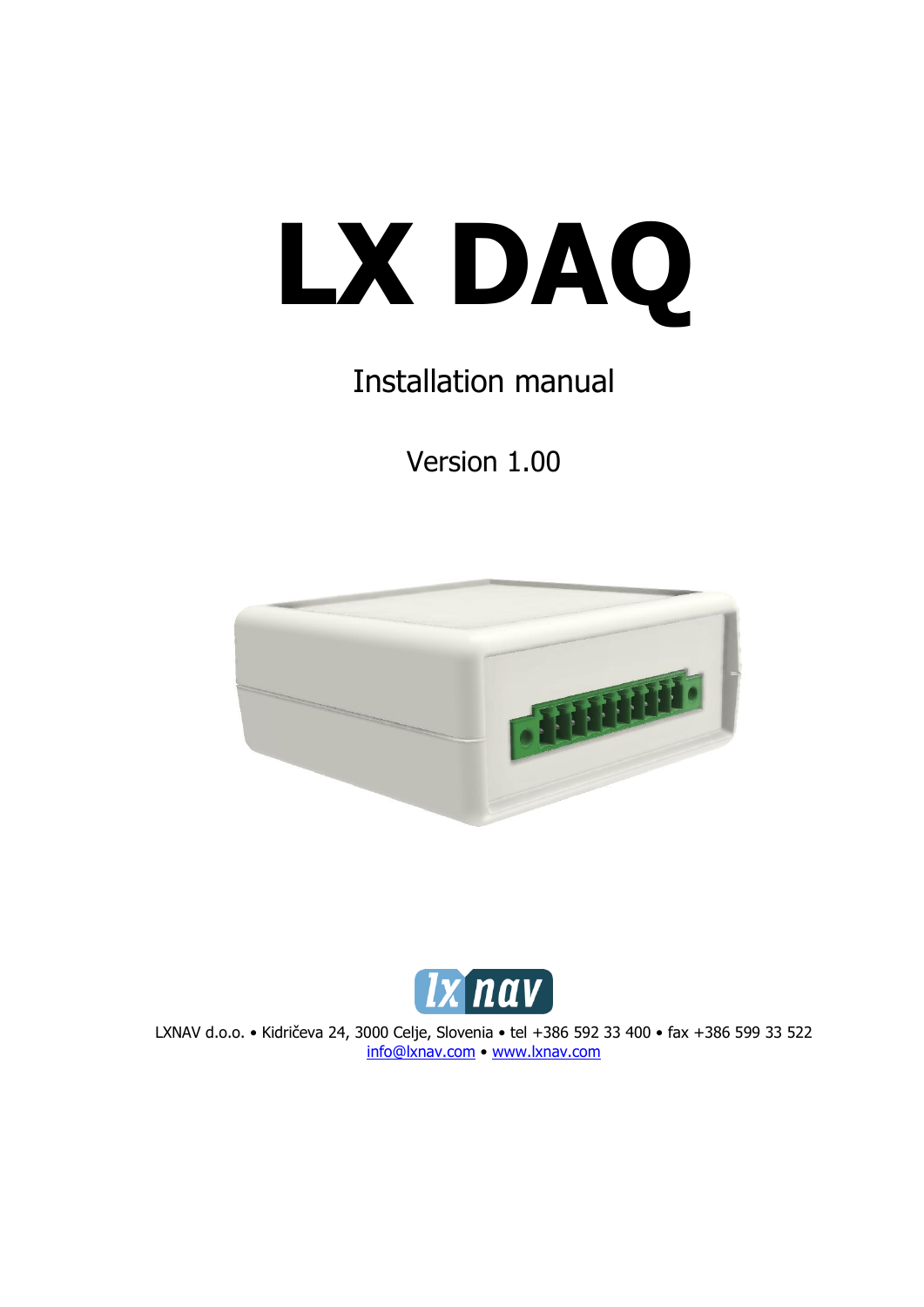| <b>Important Notices</b> | 3 |
|--------------------------|---|
| 1.1 Limited Warranty     | 3 |
| 2 Packing list           | 4 |
| <b>Installation</b>      | 5 |
| 3.1 Connecting LX DAQ    | 5 |
| 3.1.1 Wiring             | 5 |
| 3.2 Connecting sensors   |   |
| <b>Revision history</b>  | 8 |
|                          |   |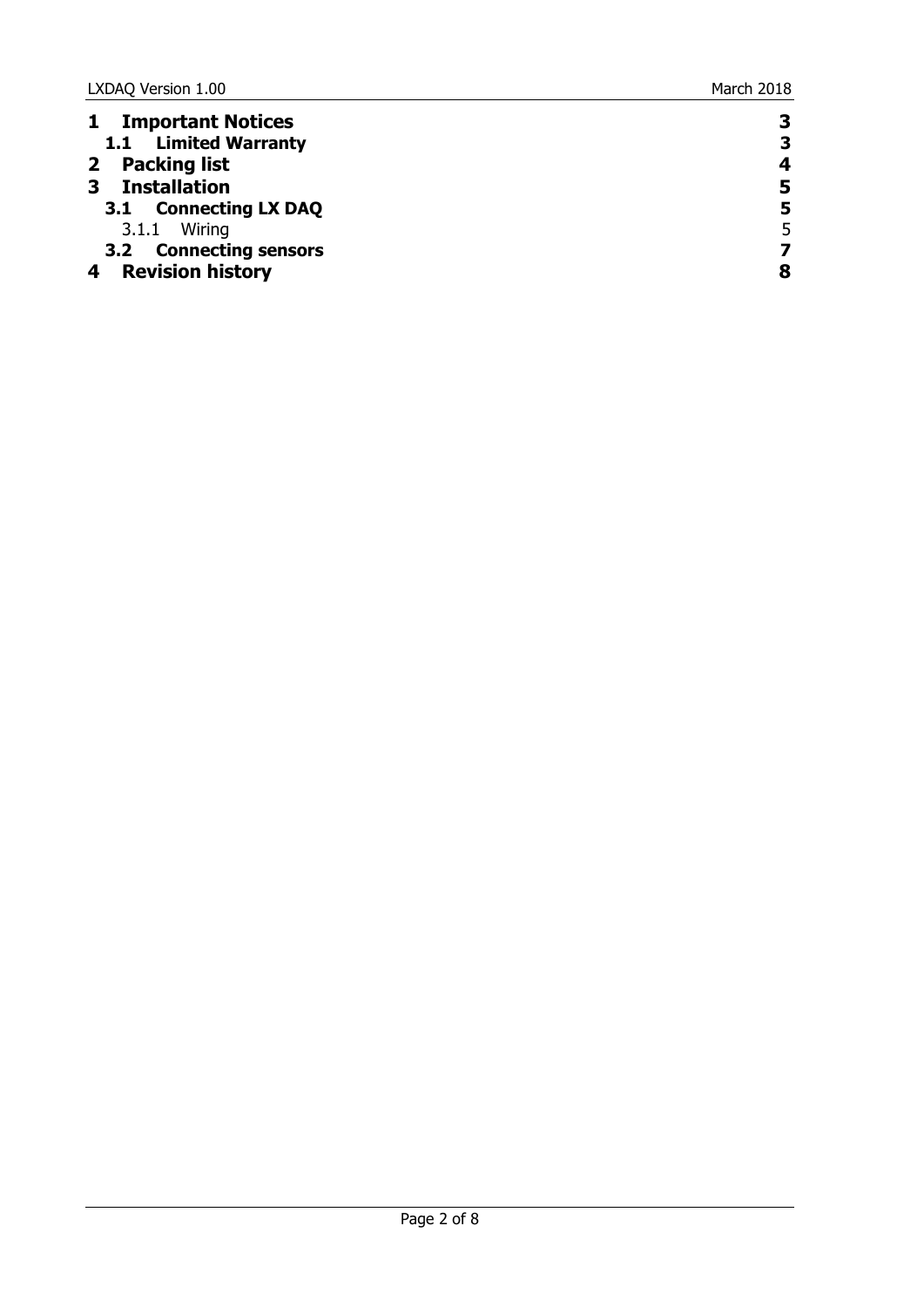### <span id="page-2-0"></span>**1 Important Notices**

The LXNAV LX DAQ system is designed for VFR use only. All information is presented for reference only. It is ultimately the pilot's responsibility to ensure the aircraft is being flown in accordance with the manufacturer's aircraft flight manual. The LX DAQ must be installed in accordance with applicable airworthiness standards according to the country of registration of the aircraft.

Information in this document is subject to change without notice. LXNAV reserves the right to change or improve their products and to make changes in the content of this material without obligation to notify any person or organisation of such changes or improvements.



A Yellow triangle is shown for parts of the manual which should be read carefully and are important for operating the LXNAV LXDAQ system.



Notes with a red triangle describe procedures that are critical and may result in loss of data or any other critical situation.



A bulb icon is shown when a useful hint is provided to the reader.

#### <span id="page-2-1"></span>**1.1 Limited Warranty**

This LXNAV LXDAQ product is warranted to be free from defects in materials or workmanship for two years from the date of purchase. Within this period, LXNAV will, at its sole option, repair or replace any components that fail in normal use. Such repairs or replacement will be made at no charge to the customer for parts and labour, the customer shall be responsible for any transportation cost. This warranty does not cover failures due to abuse, misuse, accident, or unauthorised alterations or repairs.

THE WARRANTIES AND REMEDIES CONTAINED HEREIN ARE EXCLUSIVE AND IN LIEU OF ALL OTHER WARRANTIES EXPRESSED OR IMPLIED OR STATUTORY, INCLUDING ANY LIABILITY ARISING UNDER ANY WARRANTY OF MERCHANTABILITY OR FITNESS FOR A PARTICULAR PURPOSE, STATUTORY OR OTHERWISE. THIS WARRANTY GIVES YOU SPECIFIC LEGAL RIGHTS, WHICH MAY VARY FROM STATE TO STATE.

IN NO EVENT SHALL LXNAV BE LIABLE FOR ANY INCIDENTAL, SPECIAL, INDIRECT OR CONSEQUENTIAL DAMAGES, WHETHER RESULTING FROM THE USE, MISUSE, OR INABILITY TO USE THIS PRODUCT OR FROM DEFECTS IN THE PRODUCT. Some states do not allow the exclusion of incidental or consequential damages, so the above limitations may not apply to you. LXNAV retains the exclusive right to repair or replace the unit or software, or to offer a full refund of the purchase price, at its sole discretion. SUCH REMEDY SHALL BE YOUR SOLE AND EXCLUSIVE REMEDY FOR ANY BREACH OF WARRANTY.

To obtain warranty service, contact your local LXNAV dealer or contact LXNAV directly.

March 2018 **March 2018 March 2018 March 2018 March 2018 March 2018 March 2018 March** 2018 **March** 2018 **March** 2018 **March** 2018 **March** 2018 **March** 2018 **March** 2018 **March** 2018 **March** 2018 **March** 2018 **Ma**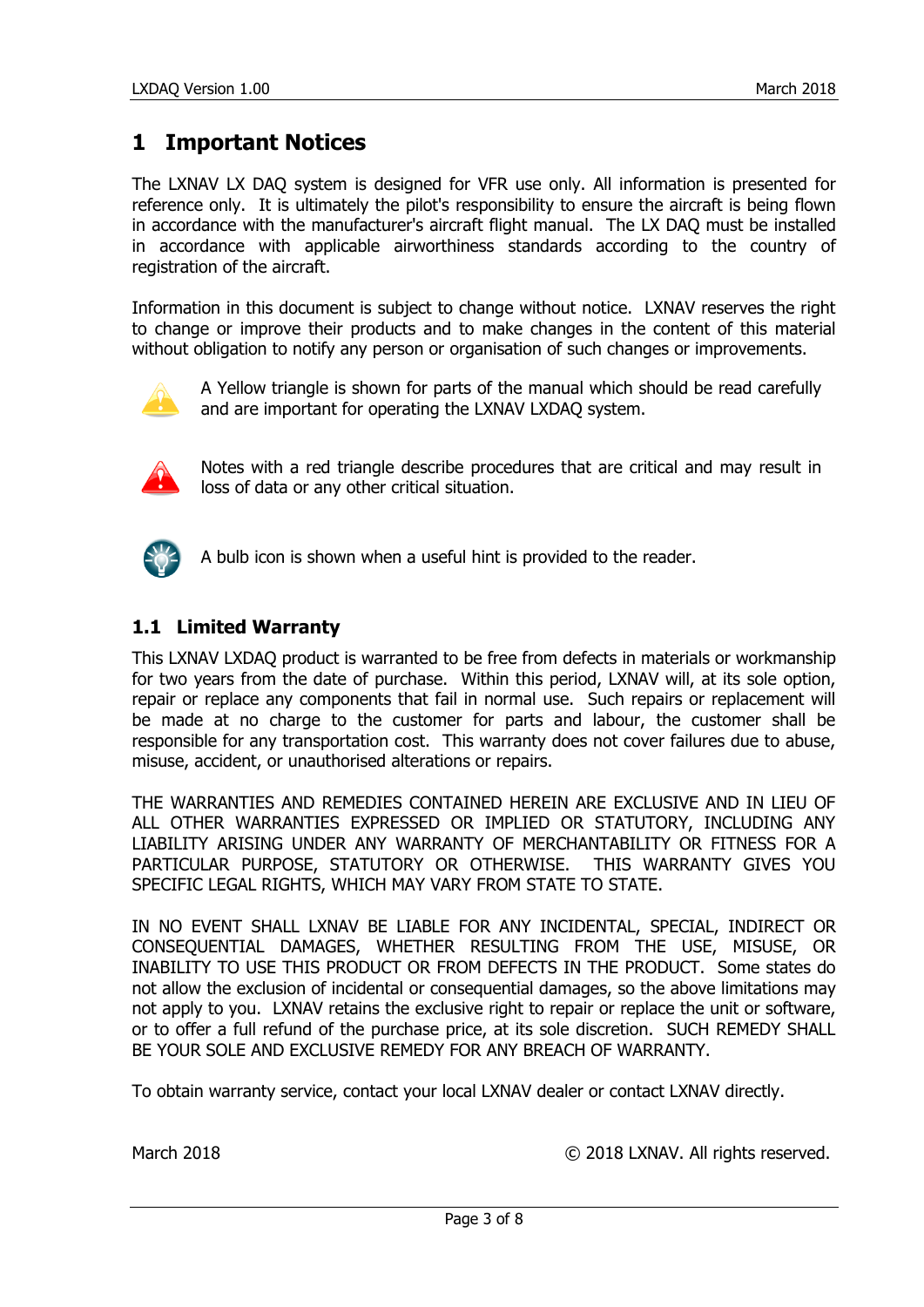## <span id="page-3-0"></span>**2 Packing list**

- 1x LX DAQ
- 1x Terminal block plug 10pin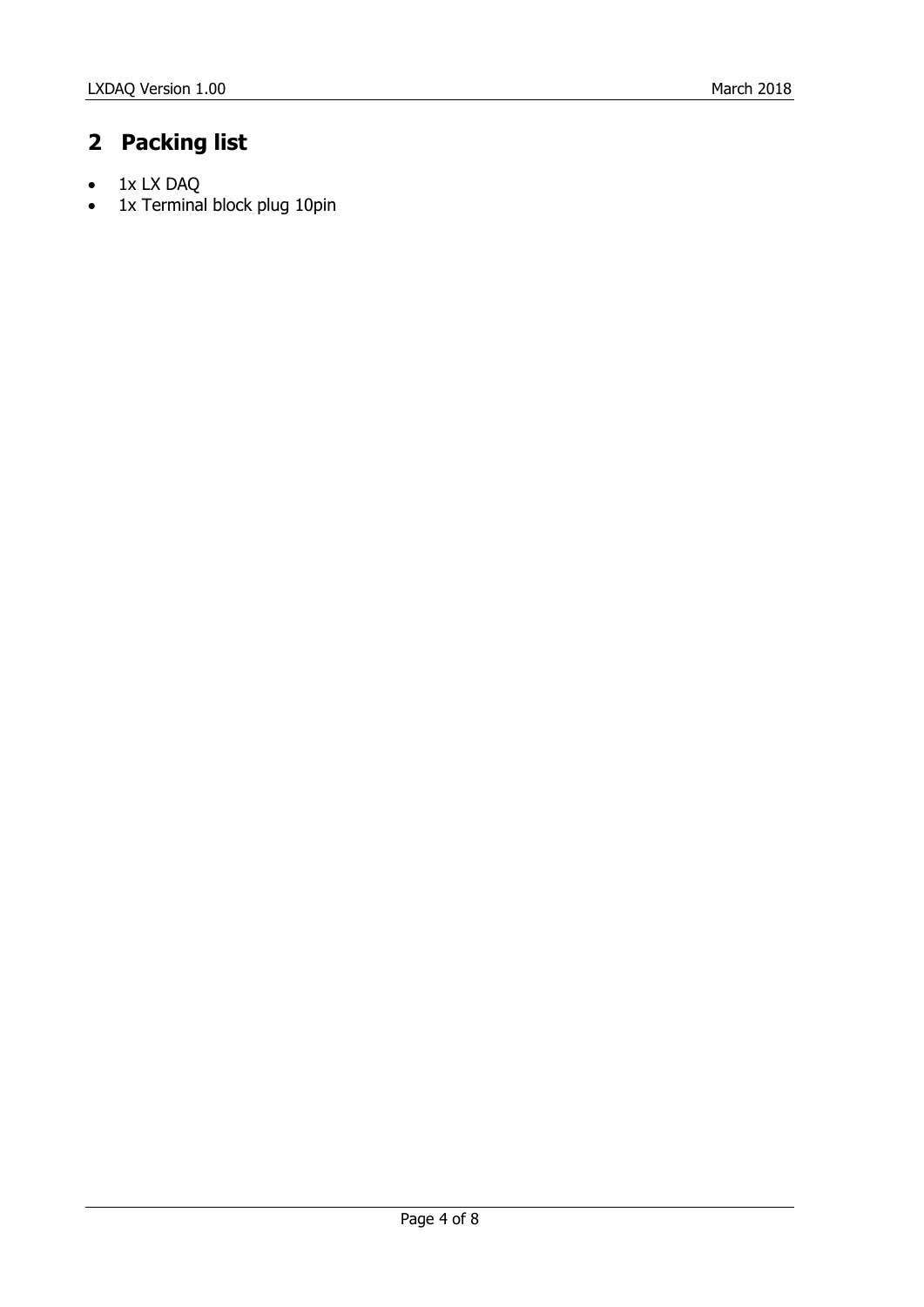### <span id="page-4-0"></span>**3 Installation**



### <span id="page-4-1"></span>**3.1 Connecting LX DAQ**

#### <span id="page-4-2"></span>**3.1.1 Wiring**



LX DAQ connects to RS485 BUS through D-Sub 9 connector to main instrument which also powers it.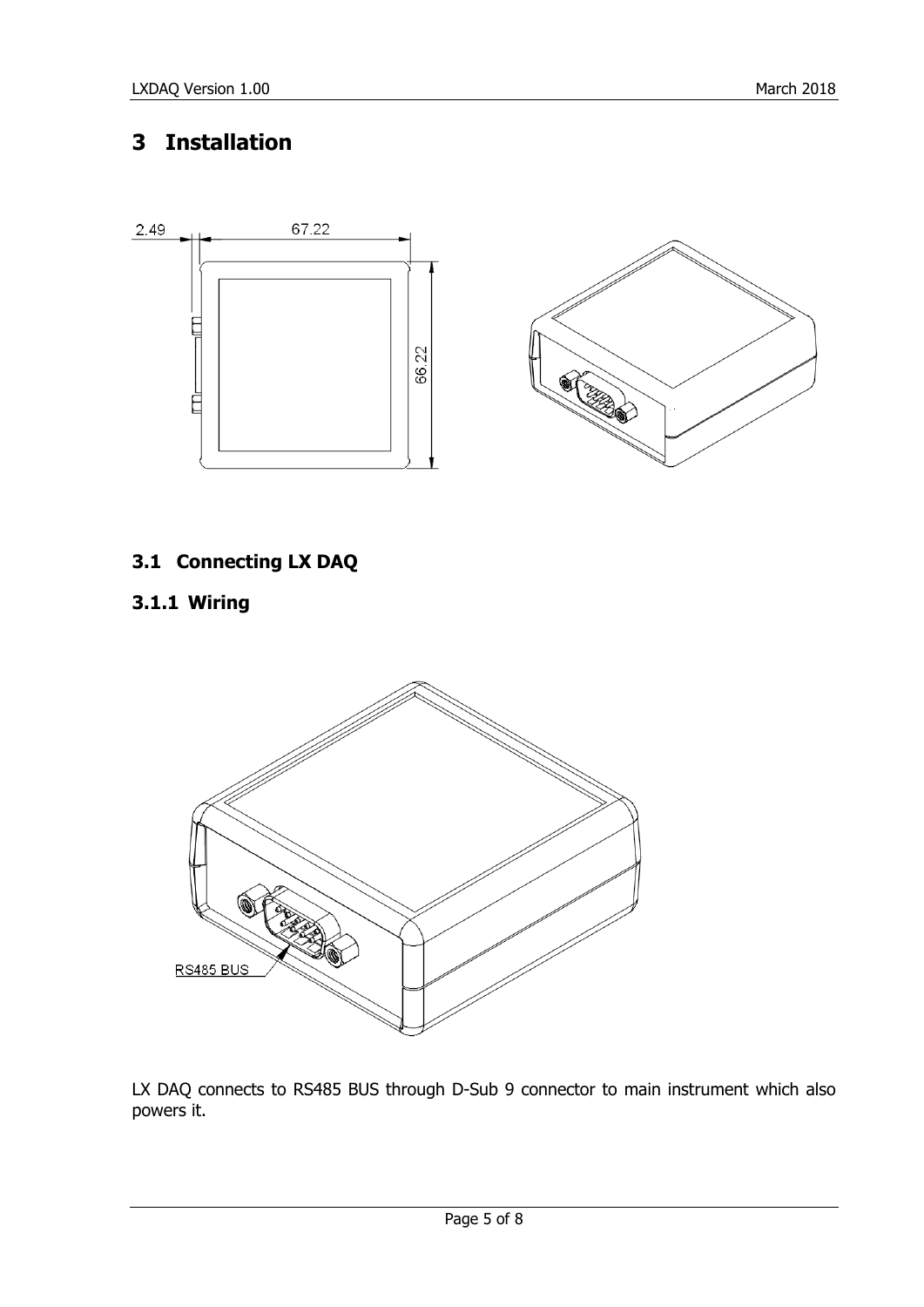External sensors are connected via 10pin terminal block connector located on opposite side from D-Sub 9 connector.

![](_page_5_Picture_3.jpeg)

Pin names (from left to right):

- 1- +12V Supply for sensors (output)
- 2- +12V Supply for sensors (output)
- 3- GND
- 4- Input 1 (AIN1- input)
- 5- Input 2 (AIN2- input)
- 6- Input 3 (AIN3- input)
- 7- Input 4 (AIN4- input)
- 8- GND
- 9- Not in use (Do not connect)
- 10-GND

![](_page_5_Figure_15.jpeg)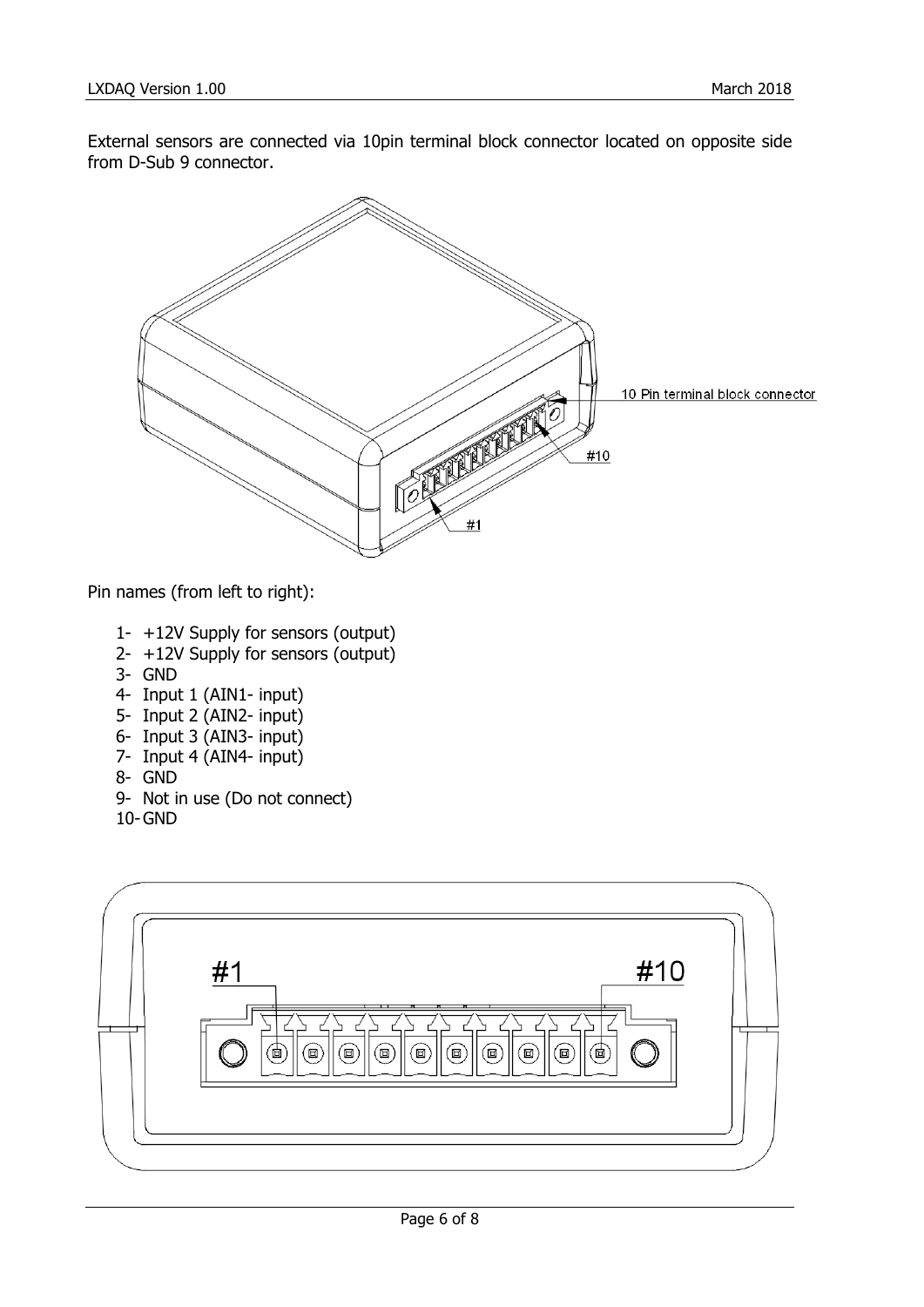#### <span id="page-6-0"></span>**3.2 Connecting sensors**

![](_page_6_Picture_3.jpeg)

Maximum input voltage for analog input is 12.0V on any of four channels.

The following example illustrates how to connect sensors.

![](_page_6_Figure_6.jpeg)